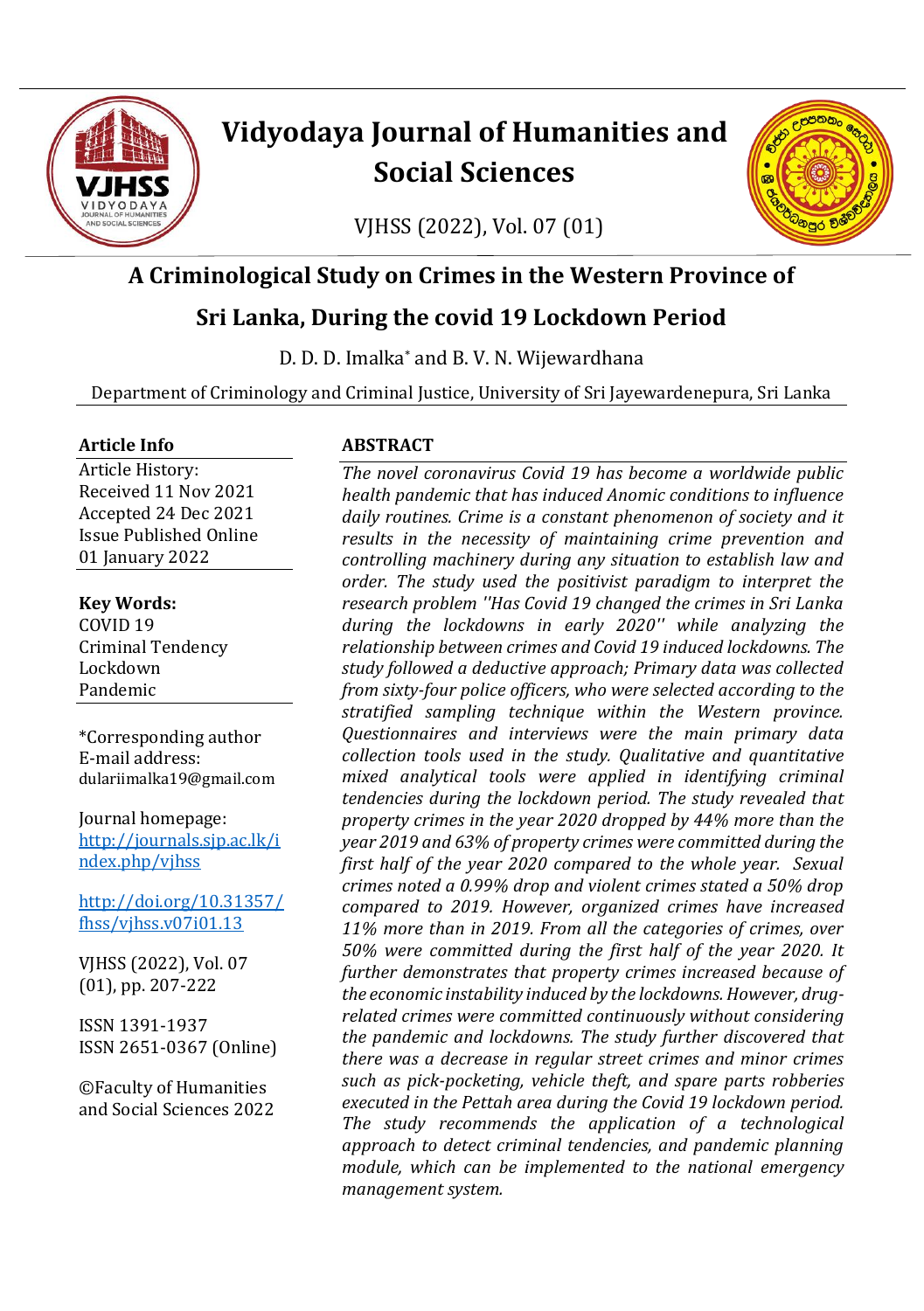# **1. Introduction**

Covid 19 first emerged as an outbreak of respiratory illnesses in Wuhan city, Hubei province, China. WHO initially reported the first Covid patient on December 31st of 2019 and on March 11th, 2020 Covid outbreak was considered a global health emergency. According to the WHO, Covid 19 is an infectious disease where most people infected with the virus experience mild to moderate respiratory illness. However, they can recover without requiring special treatment. Yet, older people and those with cardiovascular disease, diabetes, chronic respiratory disease, and cancers are more likely to develop serious illnesses (WHO, 2020).

The Covid, 19 pandemic impacted all aspects of society. With the enforcement of social distancing measures and lockdowns, the community became isolated and it negatively affected humankind. The negative impact of the pandemic became serious as it infected millions of people and caused widespread serious illnesses in a large population, resulting in thousands of deaths. It represented a serious threat not only to the population but also to the economy in terms of instability of the economy, long-term burden, increased poverty, and unemployment. The social impact of the Covid 19 was also severe with the enforcement lockdown measures. In Sri Lanka, the pandemic Covid 19 influenced all aspects of society crucially. Due to the need for social distancing measures, the government imposed island- wide police curfew from March 2020, hindering all the societal activities and gatherings.

People were isolated in their places (closing of schools, markets, religious places, cinema, etc.) and the government adopted community isolation measures to avoid contamination, and imposed alternative mechanisms for supplying essentials to the people, and implemented a piece of subsidiary machinery.

Medical emergency healthcare sectors dealt with treatment procedures and finding of medical remedies to the pandemic. Meanwhile, the governing bodies were associated with tasks such as imposing of social distancing measures, involuntary and voluntary restrictions, and preventing mass gatherings, so as to avoid contamination of people and spreading of the virus. The main law enforcement body of a government is the Police which carries out these functions. Other security agencies are also associated with particular preventive tasks proportionally. In this kind of condition, in which all the sectors and institutions were in a great slowdown and crisis, the criminal justice system faced a crisis. Bodies of the criminal justice system such as law enforcement, judiciary, and correctional institutions faced tragic outcomes due to the newly emerged pandemic. The slowdown of the criminal justice system and the unexpected environment affected criminality in many ways all around the world. Robbery, theft, and burglary declined significantly at 50% in most countries with strict lockdown measures (UNODC, 2020). The United Nations Office of Drugs and Crime stated that not only did the reporting of crimes decline, but also the committing of crimes also declined proportionally. Homicide underwent a short-term decline of 25% in some countries, however, in most countries, there is no visible change or variability in the number of homicide victims. In the post phase of lockdowns, the economic downturn is caused by unemployability, economic stress, and limiting the economic opportunities which increase property crimes (UNODC, 2020).

According to Ben Stickle and Marcus Felson crime rates dropped all over the U.S.A during lockdowns as 43% in San Francisco, and 74% in Chicago (Stickle & Felson, 2020). In the last phase of April, Internet usage increased by 30%, which lead to more opportunities for cybercrimes (Corbett et al,2020). In Mexico and Latin America, the hate crimes towards health workers increased and violations of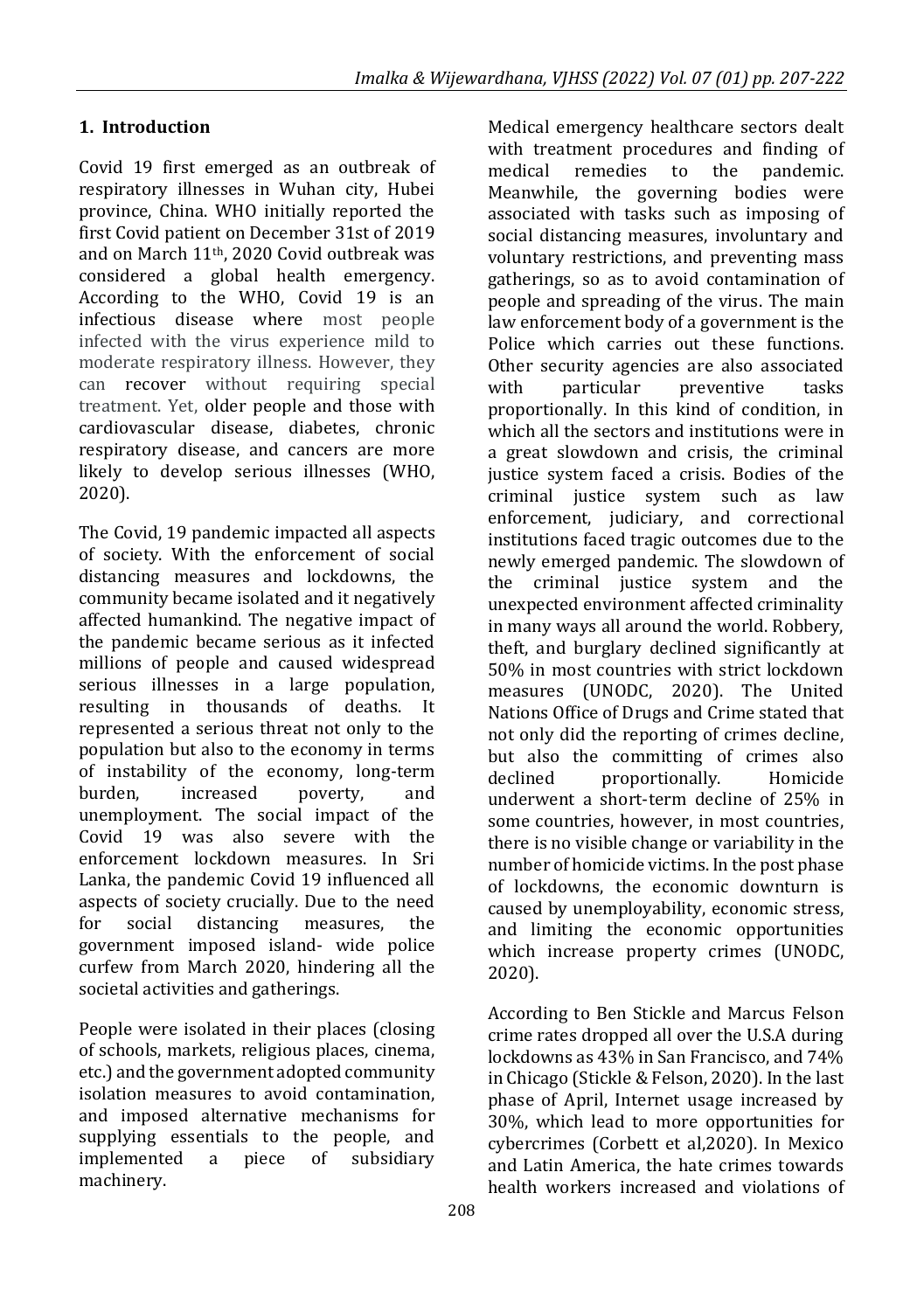pandemic regulations were deemed as new criminal tendencies (Sandberg& Fondveila, 2020). Fleetwood further argues that failure to act on early warnings, failure in providing essential personal protective equipment, failure in providing security to vulnerable groups, and prioritizing the economy over heath can be deemed as forms of violence and state crime (Fleetwood et al, 2020).

John Boman and Owen Gallupe stated that weekly calls for service dropped at 12% across the U.S.A and 25% decline of crimes in Chicago and 20% in Washington (Boman & Gallupe, 2020). Corbett and other scholars further illustrated that there is no consistent pattern as to whether the crime had fluctuated or remained the same during the pandemic. During the lockdowns, peer dynamics have been altered due to stay-athome orders and social distancing requirements. They were the driving forces behind the reduction of crime rates. It is specified that homicide and intimate partner violence would not change during lockdowns, especially in a climate charged with mental stress and anxiety associated with forced lockdowns. 15% of homicides and 33% of Intimate partner violence increased in Philadelphia compared to the year 2019(Corbett et al, 2020).

According to the study conducted by Sungida Rashid in Dhaka Bangladesh, there was a significant drop in arrests in arms dealing, and vehicle theft during stay-home orders. But with the case of illegal drug trafficking, the numbers seem to have climbed up rapidly to 75% because law enforcement officers engaging in the pandemic prevention agendas and drug dealers have seemingly taken the advantage of the reduction in regular monitoring activities (Rashid,2020).

The criminological theories address the criminal tendency during a lockdown through the opportunity theory. The lockdown measures can potentially reduce the possibility of criminal offenses being perpetrated because of the restrictions on mobility and social interactions. Opportunity reduction can be expected as the reduction of committing crimes (Macit, 2021). The strain theory argues that socio-economic strains that affect a large stratum of the population, especially the most vulnerable groups have the potential to create an atmosphere of pressure that drives individuals to commit crimes. The strain was expected to manifest itself well after the introduction of lockdowns and curfews as people are negatively affected (Barrlett et al, 2021). The increasing of cybercrimes and intimate partner violence can be addressed according to this theological perspective. According to the theory of Anomie, society became more disorganized, and social relationships were suddenly cut, diminished, or altered. The anomic conditions can be increased due to fear for the future established in the minds of people as financial and physical fear. Additionally, punitive responses to crimes slowed or ceased altogether as courts closing can be identified as another factor of establishing deviance.

| <b>Crime Category</b> | 2018 | 2019 | 2020 | The first half of the year 2020 |
|-----------------------|------|------|------|---------------------------------|
| Property crimes       | 7993 | 7998 | 4462 | 2847                            |
| Sexual crimes         | 419  | 402  | 406  | 220                             |
| Violent crimes        | 1051 | 932  | 466  | 437                             |
| Organized crimes      | 33   | 43   | 48   | 25                              |

**Table 1.** Grave crime abstracts of Western province 2018, 2019 and 2020

(Police statistics division 2018, 2019and 2020)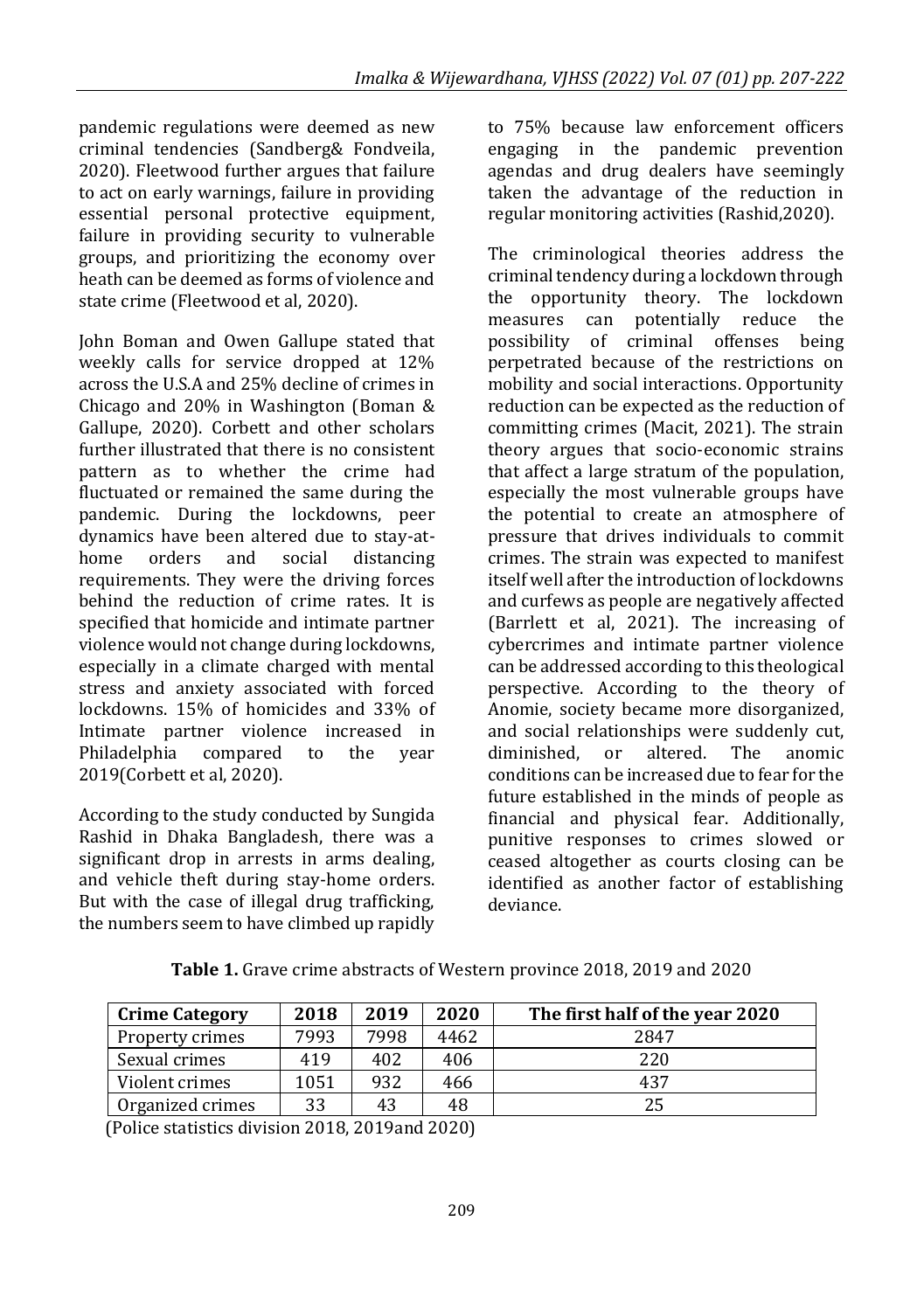There was an overall drop in crime reporting due to the Covid19 impact in the year 2020. Property crimes showed a 44% drop than 2019 and sexual crimes in 2020 decreased only by 0.99% compared to 2019. Violent crimes have decreased by 50% reducing the opportunities to violence. However, organized criminal activities in the Western province have increased by 11% more than in 2019. Even overall crime rate dropped in the year 2020 compared to the years of 2019 and 2018. The range of crimes committed during the first half of the year 2020 which is the period of lockdown that occurred in the Western province, demonstrates rates over 50% which provide basis to the research problem, Has Covid 19 changed the crimes in Sri Lanka during the lockdowns in early 2020? The research finding stated that Covid 19 made an environment for new criminal opportunities like cyber frauds, cyber hackings, hate crimes, and domestic violence (Miller &Blumstein 2020). The Western province of Sri Lanka is the area, affected seriously by Covid 19 pandemic (Health Promotion Bureau, 2020). The Western province reports a high prevalence of reported grave crime rates for 5 years (Grave crime abstracts,2014-2019). When considering the dispersion of crimes and influence of Covid 19 pandemic on Western province, it is necessary to study how crime patterns shaped the Lockdown period under Covid 19.

The general objective of the study was to examine the criminal tendencies during the pandemic period. The objectives of the study are:

- − To analyze the level of criminal tendency during the Lockdown period,
- − To identify the crime variances during the lockdown period
- − To examine the factors behind the fluctuations of crime rates
- − To provide recommendations to concerned authorities toward predicted criminal tendencies and prevention and

controlling of criminality during an emergency.

Through addressing the roots of issues and preventive mechanisms by the research, it will be important to prevent and control the extraordinary criminal tendencies during a hazardous situation. These research findings will broadly be used for the proper awareness and education of law enforcement officials and community about the nature of this kind of pandemic and responses regarding law enforcement. The research will shed light on how to formulate agendas for educating and training programs for law enforcement officials on emergency management. This research would be a fundamental source document available for the researchers, academics, and scholars to use for future studies on the impact of a pandemic on law enforcement of criminal investigation. Further findings of this research would be a resource for the professionals who designed pandemic planning modules and emergency management modules for law enforcement. The revealing information of the research would facilitate the relevant authorities to conduct their studies on the particular field.

## **2. Materials and Methods**

## **2.1 Study design and sample selection**

This research study followed the positivist methodical approach which is directly associated with the deductive research approach. The independent variable can be identified as the lockdown measures implemented by the Sri Lankan Government and the dependent variable is criminal tendencies. Due to the qualitative nature that exists in this research the data collection and data analysis were associated with both qualitative and quantitative techniques.

The design of the research concentrates on the Western Province of Sri Lanka, which is the most affected area as 70% of the Covid patients had been reported by the 30<sup>th</sup> of June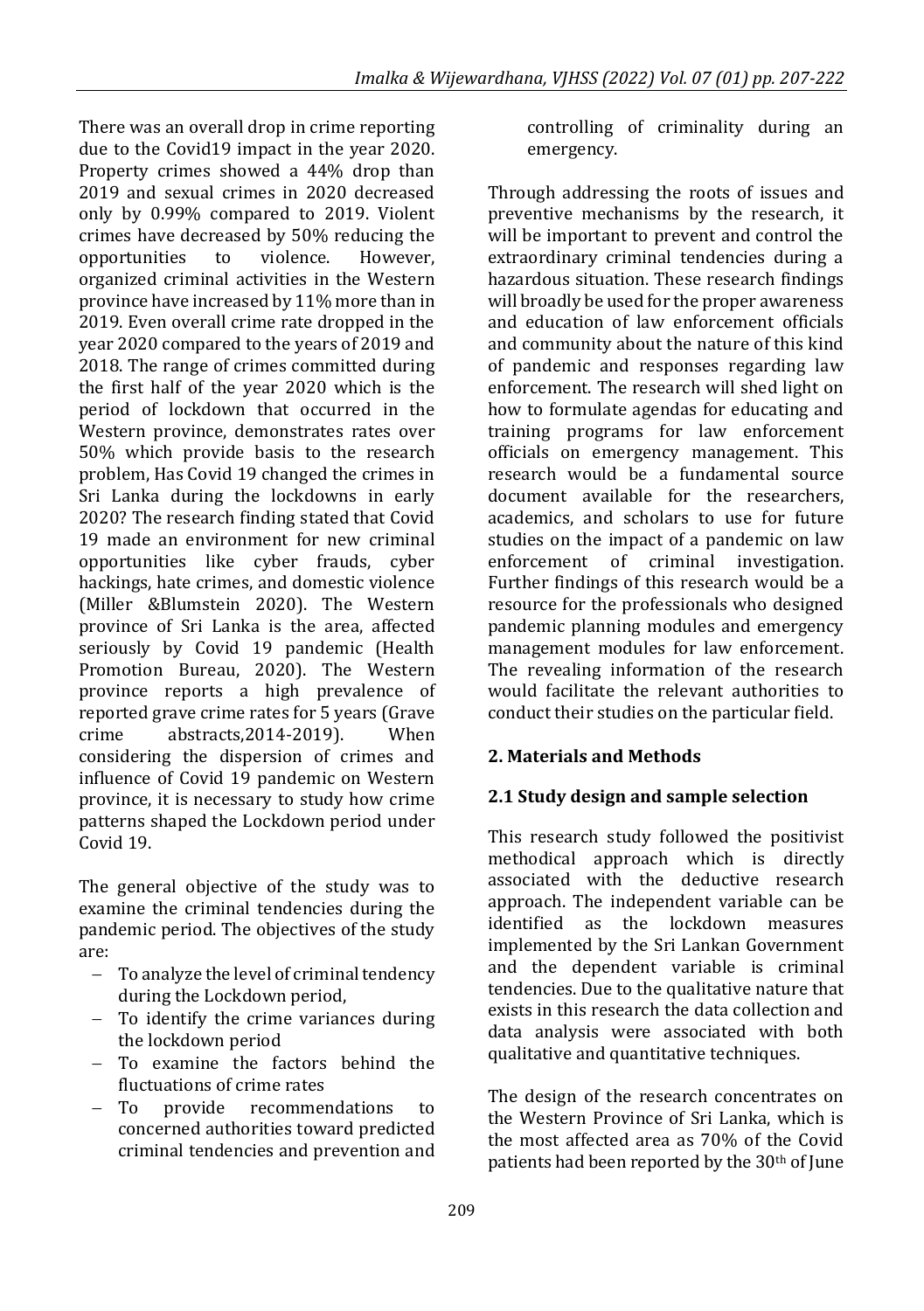2020; A continuous lockdown was imposed in this Province for a 3-month period.

The primary data collection involved police officers in the crime division throughout the western province. From the 111 police stations in the western province, of the 4 main police administrative divisions which are the Colombo division, Western South division, Western North division, and Kaluthara division, 16 police stations were selected using a stratified sampling technique to present a proportional representation to the sample.

Colombo police division - 24/111 X 15=3 Western South police division - 24/111 X 15=3

Kaluthara police division - 26/111 X 15=4

Western North police division - 37/111 X 15 = 6 Number of all police stations = 16

The number of the sample includes the number of police stations as 3, 3, 4, and 6 respectively. From the 16 police stations selected, 4 police officers in each crime division were entitled with the data collection procedures as the officer's sample

Colombo division  $-3 X 4 = 12$ Western South division - 3X 4 =12 Kaluthara division  $-4$  X 4 = 16 Western North division - 6 X 4= 24 Number of police officers - = 64

| <b>Administrative</b><br><b>Division</b> | <b>Police Station</b> |  |  |
|------------------------------------------|-----------------------|--|--|
|                                          |                       |  |  |
|                                          | Pettah                |  |  |
| Colombo                                  | Keselwaththa          |  |  |
|                                          | <b>Borella</b>        |  |  |
|                                          | Mirihana              |  |  |
| Western South                            | Homagama              |  |  |
|                                          | Mt Lavinia            |  |  |
|                                          | Mathugama             |  |  |
| Kaluthara                                | Horana                |  |  |
|                                          | Bandaragama           |  |  |
|                                          | Wadduwa               |  |  |
|                                          | Gampaha               |  |  |
|                                          | Minuwangoda           |  |  |
| Western North                            | Waththala             |  |  |
|                                          | Ja Ela                |  |  |
|                                          | Kadawatha             |  |  |
|                                          | Kochchikade           |  |  |

**Table 2.** Selected police stations from the Western province

(Field Research, 2020)

#### **2.2 Data collection and Data analysis**

The applied data collection process consisted of two approaches; primary and secondary. Primary data was gathered through questionnaires, interviews, and observations, whereas, secondary data was accessed

through grave crime statistics of Sri Lankan Police. To identify the Level of criminal tendency and the factors behind the crime rates fluctuations, the researcher has used a Questionnaire and Interviews. To evaluate the crime variances, grave crime abstracts of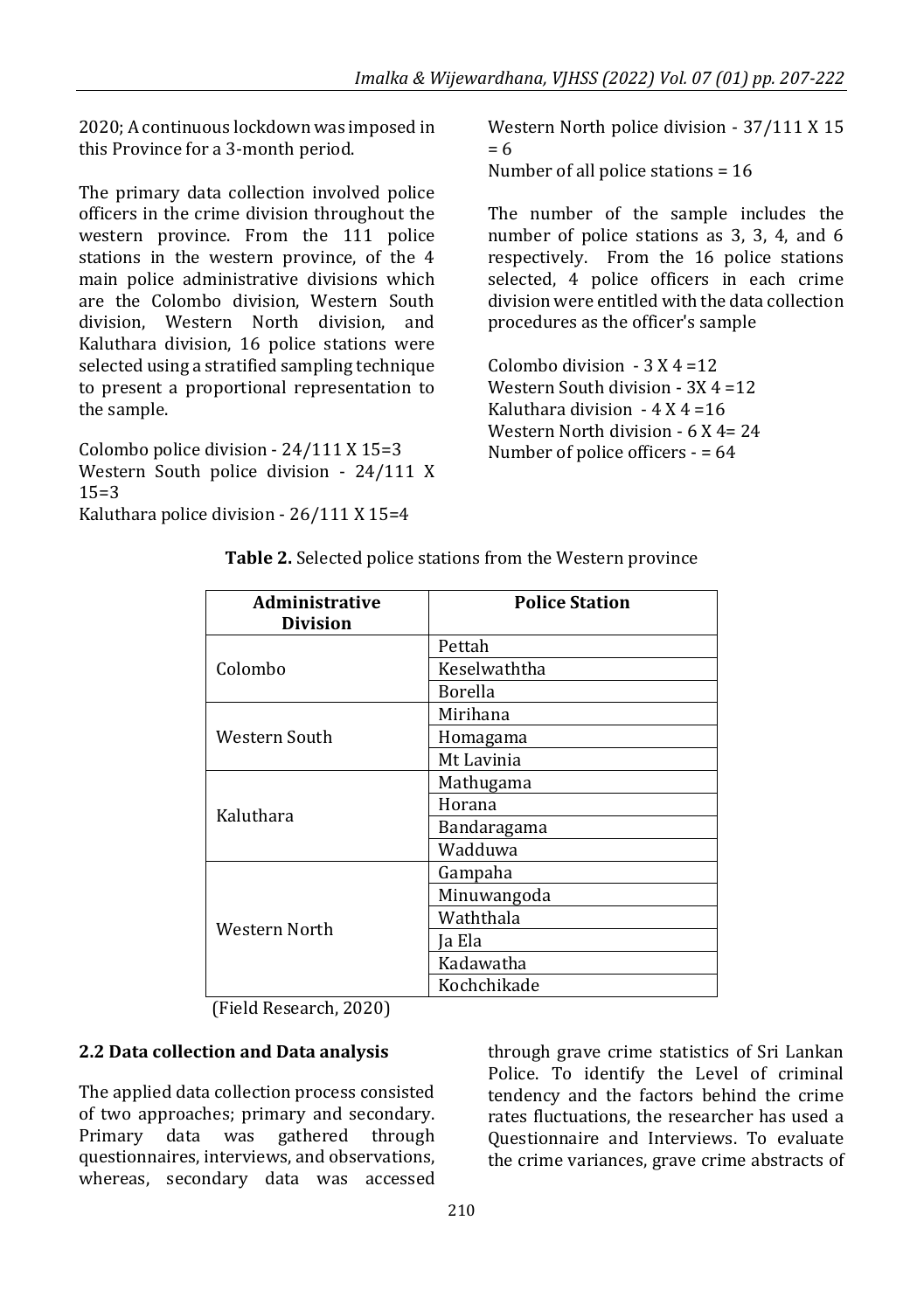the Western Province have been used as a secondary source of data.

The gathered data was scrutinized in two segments, quantitative and qualitative. Quantitative data was collected through the study as well as other evidence-based facts. When analyzing the Level of criminal tendency and crime variances during the lockdown period, descriptive statistics were

used through SPSS software (version 21). The analyzed data and information were presented in an analytical order using tables/charts and graphs. In particular, qualitative data as factors behind the crime variances collected during the Interviews has been presented in a descriptive manner using the quotes with the informants' own words, in actual form.

| Table 3. Operationalization plan of the criminal tendency level (n-64) |  |  |  |
|------------------------------------------------------------------------|--|--|--|
|                                                                        |  |  |  |

| <b>Variable</b>               | Indicator                                                                                                                                                                                                   | <b>Measurement</b>          | <b>Source</b>                                                                               |
|-------------------------------|-------------------------------------------------------------------------------------------------------------------------------------------------------------------------------------------------------------|-----------------------------|---------------------------------------------------------------------------------------------|
| Level of criminal<br>tendency | 1. rate of crime reporting<br>2. development of types of<br>crimes<br>3. Relationship between<br>Covid 19 and criminal<br>tendency<br>4. Relationship between<br>social distancing and<br>criminal tendency | Five points<br>Likert scale | Global initiative<br>against transnational<br>organized<br>crime, 2020<br>Brito et al, 2006 |

(Field Research, 2020)

#### **3. Results and Discussion**

#### **3.1 Level of criminal tendency during lockdown period**

Crimes are a constant phenomenon in human societies in any emergency. crimes can emerge by exploiting the situation and resources. Covid 19 was a newly emerged hazardous situation in the world and scholars have identified what kind of criminal tendencies have been established in the world by exploiting the pandemic. In this study, researchers aimed to seek the criminal tendency in the Western province during the lockdown period. When identifying the level of criminal tendency during the Covid 19 period in the Western Province, the four indicators examined through the research are:

- 1. The rate of reporting crimes was high during the Lockdown period.
- 2. There was a clear development displayed in one or more types of crimes in that period.
- 3. There was an impact of Covid 19 on the development of one or more types of crime.
- 4. Due to curfew and social distancing one or more types of crimes has increased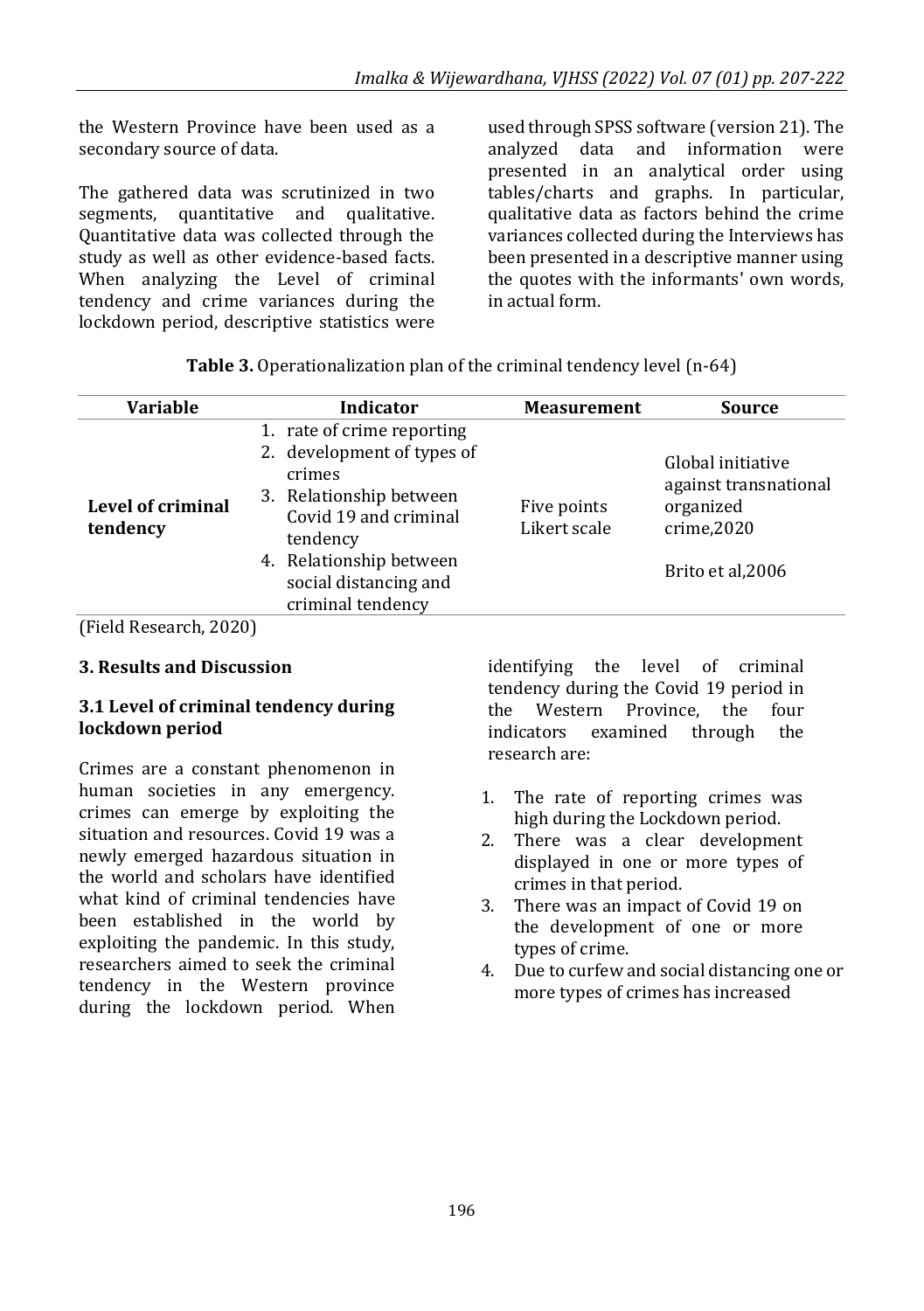| <b>Statement</b>                                                                                                          | <b>Highly</b><br>disagree | disagree | neutral | agree | <b>Highly</b><br>agree | Mean<br>value | <b>Std</b><br>deviation |
|---------------------------------------------------------------------------------------------------------------------------|---------------------------|----------|---------|-------|------------------------|---------------|-------------------------|
| The<br>of<br>rate<br>reporting<br>crimes<br>high during<br>was<br>Lockdown<br>the<br>period                               | 4.8%                      | 14.3%    | 60.3%   | 17.5% | 3.2%                   | 15            | 4.016                   |
| There was a clear<br>development<br>displayed in one or<br>more<br>types<br>0f<br>in<br>that<br>crimes<br>period          | 4.8%                      | 12.7%    | 38.1%   | 36.5% | 7.9%                   | 16.51         | 4.805                   |
| <b>There</b><br>was<br>an<br>impact of Covid 19<br>the<br>on<br>development<br><b>of</b><br>one or more types<br>of crime | 3.2%                      | 28.6%    | 25.4%   | 38.15 | 4.8%                   | 15.63         | 4.805                   |
| Due to curfew and<br>distancing<br>social<br>one or more types<br>of<br>crimes<br>has<br>increased                        | 5.5%                      | 14.8%    | 46.7%   | 20.9% | 12.1%                  | 14.13         | 4.626                   |

**Table 4.** Descriptive statistics of the level of criminal tendency (n-64)

(Field Research, 2020)

According to table 4, the rate of reporting crimes was high during the lockdown period. 17.5% agreed with the statement while 14.3% disagreed.60.3% remained neutral to the statement of reporting of crimes is high during the lockdown period in Western province. The mean value of 15 reflects that level of reporting crimes is at a moderate level and the standard deviation of 4.016 is close to 0 further positing that all the values are dispersed around the mean value. This statistically proven the rate of reporting crimes is at a moderate level during the Lockdown period.

The second statement '' there was a clear development displayed in one or more type of crimes in that period'' was agreed with by 36.5% of the sample while 12.7% disagreed.38.1% were in a neutral position. The mean value of 16.51 lies in the range of neutral to high, which is close to neutrality. 19 on development of one or more type of crimes during lockdown period'' while 28.6% disagreed. 25.4% were in a neutral position. The mean value 15.63 lies on the range of neutrality and standard deviation

the pandemic situation and curfew.

4.805 close to the 0 confirms that all the values are dispersed around the mean value and it concluding that impact of covid 19 on developing particular category or categories of crime is at a neutral level.

The standard deviation of 4.805 reflects that all the values disperse around the mean value by confirming that there is moderate level development displayed in one or more types of crimes during the lockdown period due to

38.5% of the sample agreed with the statement that '' there was an impact of Covid

'20.9 % of the sample agreed with the statement that ''due to curfew and social distancing measures one or more types of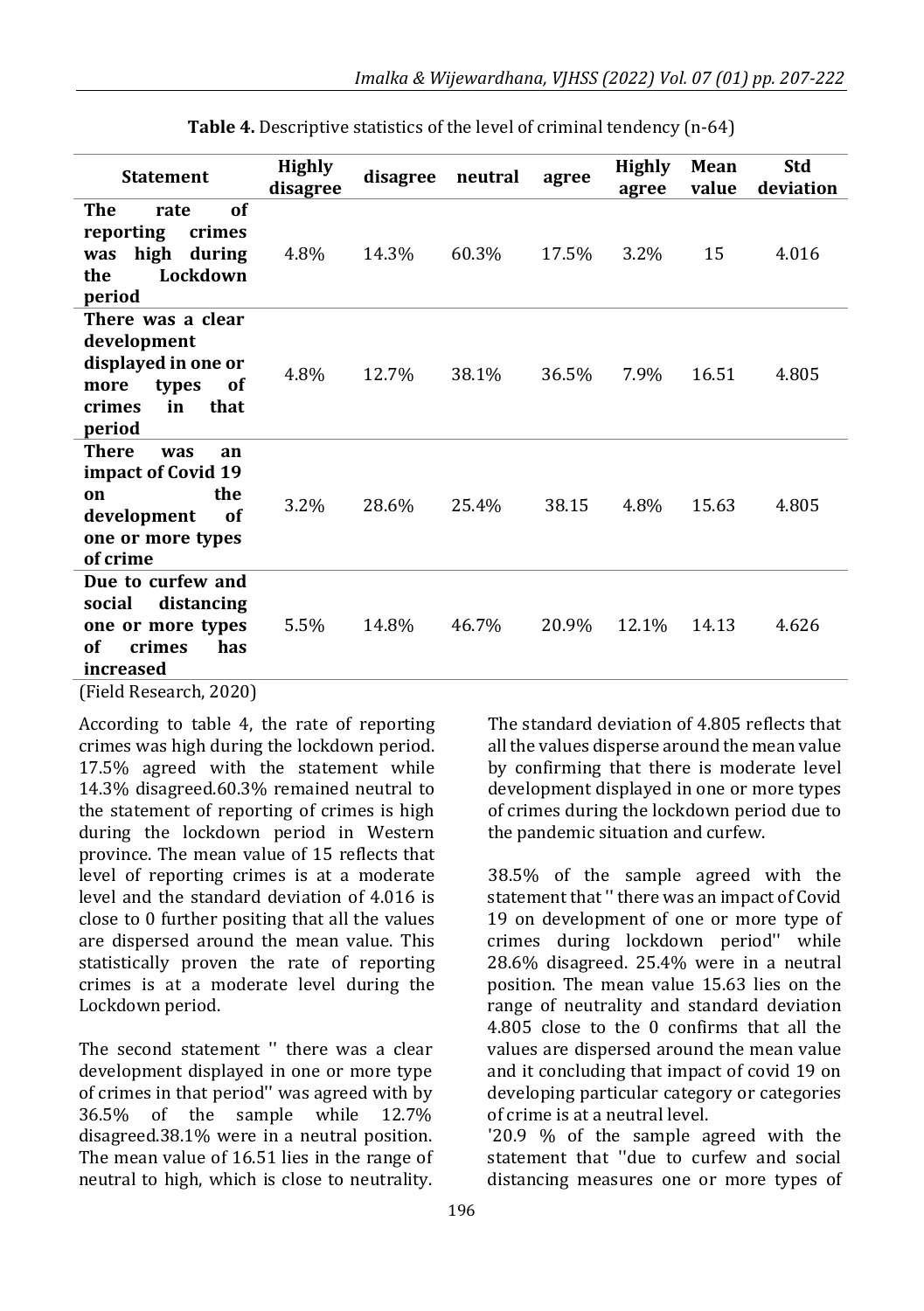crimes has increased' while 12.1% highly agreed. 14.8% of the sample disagreed with the statement and 46.7% remained neutral. Mean value 14.3 lies on the neutrality and standard deviation 4.426 close to the 0 and it shows that all the values are dispersed around the mean value concluding that social distancing and curfew have affected the emergence of one or more types of crimes is in a moderate level. The grand mean of all the values given by police officers is 15.36, which statistically assumes that the level of criminal tendency during the Lockdown period in the

Western province is moderate, neither high nor low.

#### **3.2 Crime variances and factors behind crime rates fluctuations**

#### **3.2.1 Property crimes during lockdown period**

Table 05 displays the grave crime abstracts of the Western province throughout the years of 2018.2019 and 2020.

| <b>Property crime</b>                                                                                         | 2018 | 2019 | 2020 | The first half of<br>2020 |
|---------------------------------------------------------------------------------------------------------------|------|------|------|---------------------------|
| <b>Housebreaking</b>                                                                                          | 2963 | 2677 | 1618 | 1069(66%)                 |
| Arson                                                                                                         | 63   | 123  | 35   | 20(57.4%)                 |
| Robbery                                                                                                       | 1061 | 1223 | 750  | 345(46%)                  |
| <b>Extortions</b>                                                                                             | 64   | 36   | 32   | 20(62%)                   |
| Cheating,<br>Misappropriation,<br><b>Criminal Breach of</b><br>Trust in respect of<br>over Rs.<br>$300,000/-$ | 1718 | 2013 | 732  | 647(88%)                  |
| <b>Cattle theft</b>                                                                                           | 128  | 39   | 74   | 41(55.4%)                 |
| <b>Property theft over</b><br><b>Rs 25,000</b>                                                                | 1996 | 1887 | 1221 | 705(57.7%)                |
| <b>Total</b>                                                                                                  | 7993 | 7998 | 4462 | 2847(63%)                 |

**Table 5.** Property crimes abstract Western province 2018, 2019, and 2020

(Police statistics division, 2018-2020)

With regard to the property-related crimes such as housebreakings, arson, robbery, extortions, cheating and misappropriation, criminal breach of trust in respect of over 300,000/=, cattle theft and property theft over Rs 25,000 can be identified. In 2018, Housebreaking was reported, as 2963 which is 37% of the total reported property-related crimes. In 2019, there were 2677 house breakings reported throughout the Western province which is 33% of total reported property related crimes. In 2020, 1618 housebreakings were reported and it represents 60% of the drop compared to the

year 2019 and a 54%drop compared to the year 2018.

As per analysis, the Number of Arsons reported in 2018, 2019, and 2020 respectively are 63, 123, and 35. When comparing the rate of reporting cases related to Arson in 2019 and 2020, there was a 28.4% decrease in reporting Arson cases in 2020. Robberies executed in the 3 years 2018,2019 and 2020 respectively are 1061,1023 and 750.With regard to the reported robberies in 2019 than 2018, a 3.6% reduction can be seen in the number of reported robberies. In 2020, there were 750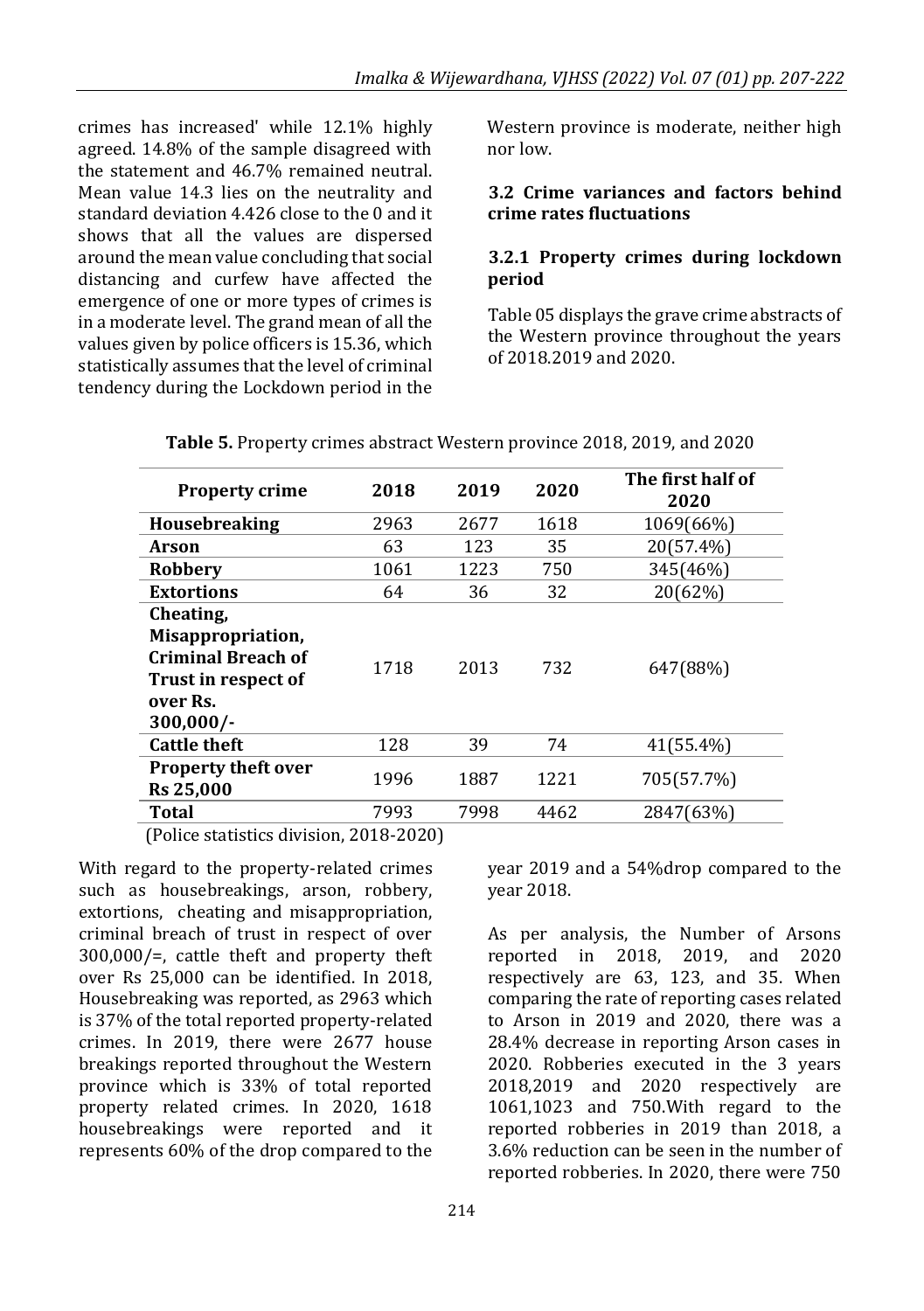robberies reported throughout the year, which is a 73% drop compared to the year 2019 and a 70% drop compared to the year 2018. The range of committing extortion shown in the year 2018 is 64 and in 2019, it is 36, which is a 43% reduction compared to the year 2018. The extortions reported during 2020 are stated as 32 and it is a 5% reduction when compared to the extortions reported in the year 2019.

The cheating, misappropriations, criminal breach of trust in respect of Rs300,000/= committed during the year of 2018 is stated as 1718 and, in the year of 2019, it is 2013. It is a 17% increase compared to the previous year 2018. However, in the year 2020, the number of this crime type has decreased to 732 signalling a 63% reduction compared to the year 2019. With regard to property crimes like cattle theft, there was a 69% reduction in cattle theft executed in the year 2019 compared to 2018. Cattle Theft cases which have been recorded are 74 in the year 2020, which posits an 89% increase compared to the year 2019.

The property thefts over Rs. 25,000/= are recorded as 1996, 1887, 1221 respectively in the years of 2018, 2019, and 2020. The property thefts committed during the year 2020 show a 38% reduction than 2018 and a 35% reduction compared to the year 2019. When analyzing the property crimes committed during particular years collaboratively, in 2018, it was 7993 and 7998 in 2019 and, the total number of property-related crimes reported in 2020 was 4462. There was a 44.1% deduction showing within the property-related crimes in the year 2020 compared to 2018. The deduction range of the property-related crimes in 2020 compared to 2019 is posited as 44.2%. Based on the above data, property crimes during the first covid 19-lockdown period have decreased around the Western province of Sri Lanka. However, those changes remained only for a short period and

the numbers have quickly arisen as prepandemic situations.

The grave crime abstracts of the Western province in 2020 clearly show that 67% of crimes from all reported crimes throughout the year occurred in the first six months of the year 2020, which means that the period of Covid 19 First wave affected the country, where the 3 month- lockdown period continued in the Western province. When going through the statistical data presented by the police statistics division, it demonstrates that the rate of reporting crimes during the first six months in 2020, especially the period in which 3 monthlockdown was higher, compared to the total crime reporting of the whole year. Statistical data clearly shows that property crimes like housebreaking, robberies, extortions, cattle theft, property theft over Rs 25,000/= are comparatively high during the first six months than the other half of the year. Most housebreakings were reported during the first half as 1069 from 1618 of a whole crime report, which states that 66% of housebreakings were recorded in the first half of the year. 46% of the robberies were seen during the first half of the year. Extortions stated as 62%. praedial product theft rated as 30.7%, cattle theft stated as 55.4% and property theft over Rs 25 000/= stated as 57.7% collectively illustrates that property related crimes are comparatively high during the first half of the year 2020 which was the time of the3 lockdown period in the Western province. 63% rate of property crimes were during the first 6 months of the year 2020, which suggests homogenous changes caused by differences and strict measures imposed during the lockdown period.

The Inspector (45years old) Homagama police station: *"Unavailability of work for daily wage labourers, and unemployment lead to economic difficulties. Those economic difficulties made an environment for property crime''*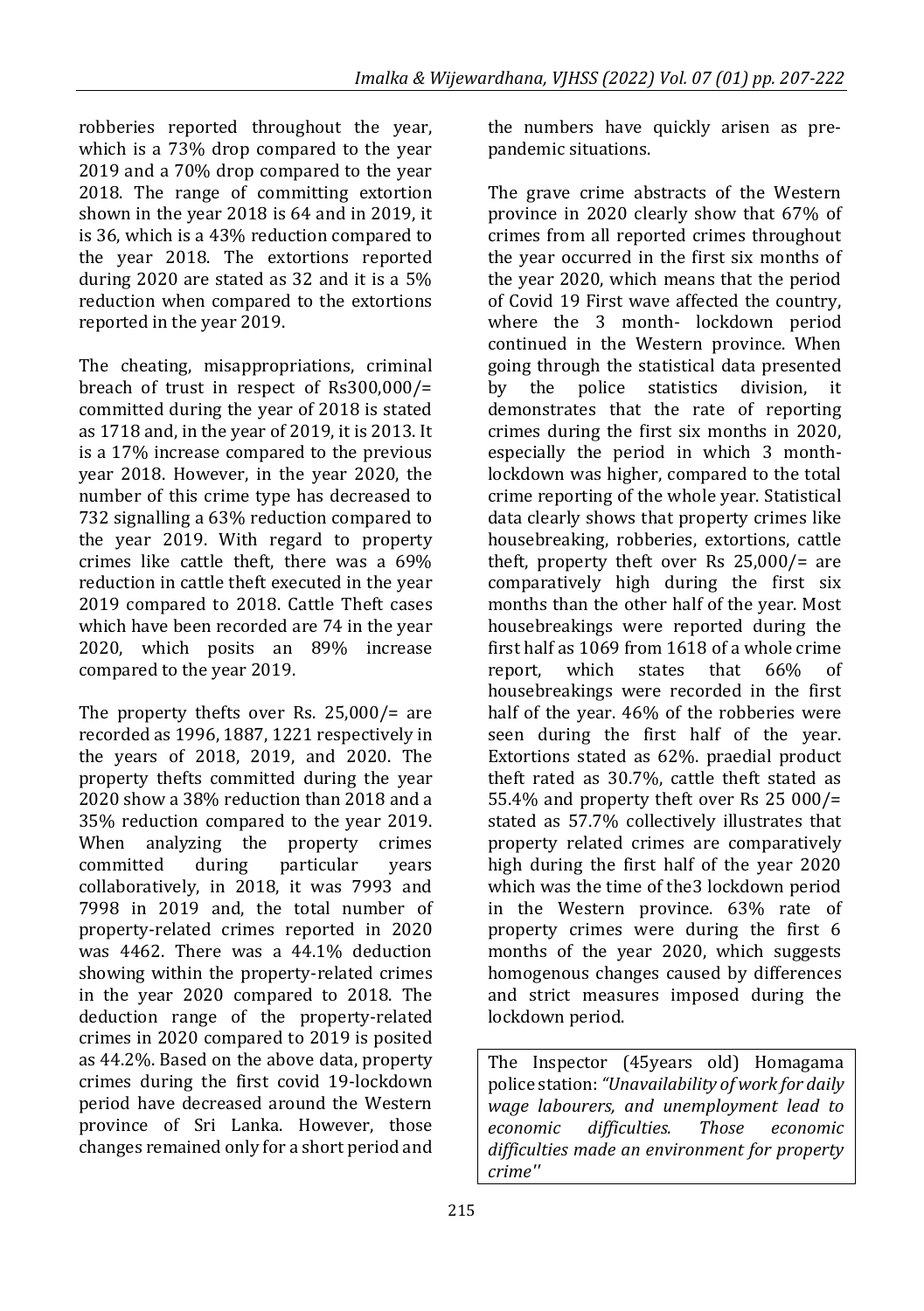Property crime rates have quickly returned to pre-pandemic levels after the initial months of Lockdown and it could further increase in the medium to long-term consequences of the economic downturn. According to crime investigative officers in Western province, poverty, inability to find labour, being deprived of daily wages and economic difficulties lead to the emergence of property crimes. Closure of bars, taverns, and restaurants made drug and alcohol addicts commit property crimes. Additionally, closure of business places and migration of urban residents to their hometowns, unable to attend to their living spaces for a long time,

and isolation of urban areas lead to committing of property crimes. Due to the closure of bars and taverns, manufacturing and marketing of illegal alcohol (*kassippu*) was a major trend that could be seen in urban and suburban areas of Western Province. Police officers further stated that victims might have also reduced their reporting to Police because of the difficulty in reaching police and delay of justice procedures during the pandemic.

#### **3.2.2 Sexual crimes during lockdown period**

| <b>Sexual crimes</b>                                                              | 2018 | 2019 | 2020 | The first half<br>of the year<br>2020 |
|-----------------------------------------------------------------------------------|------|------|------|---------------------------------------|
| Rape of women over 16 years<br>of age                                             | 59   | 46   | 46   | 25(54%)                               |
| <b>Statutory rape (women</b><br>under 16 years) with the<br>consent of the victim | 190  | 179  | 202  | 102(50%)                              |
| <b>Statutory rape (women</b><br>under 16 years (without the<br>consent            | 42   | 42   | 46   | $24([53\%)]$                          |
| Unnatural sexual offenses                                                         | 100  | 119  | 99   | 63(63%)                               |
| Sexual exploitation of<br>children                                                | 28   | 16   | 13   | 6(46%                                 |
| Total                                                                             | 419  | 402  | 406  | 220((54.1%)                           |

| Table 6. Sexual crimes abstract of Western province in 2018, 2019 and 2020 |  |  |  |
|----------------------------------------------------------------------------|--|--|--|

(Police statistics division, 2018-2020)

According to table 06, the rape of women over 16 years of age displayed in the years of 2018,2019, and 2020 are respectively 59,46 and 46. The rape of women over 16 years of age remained the same as the year 2019 in 2020 without displaying gradual fluctuation. When taking statutory rape with the consent of the victim, 190 cases were reported during the year 2018 and 179 cases were reported in the year 2019. However, there were 202 cases reported in the year 2020 and it was a 12.8% increment compared to the cases reported in 2019. The statutory rape without consent of the victim has also displayed high

values compared to the previous years 2018 and 2019. The unnatural sexual offenses have been reported in 2018, 2019, and 2020 as 100,119 and 99 respectively. Cases recorded during 2020 showed only a 16.8% decrease compared to the year 2019. Sexual exploitation of children was reported during the three years 2018, 2019, and 2020 as 28, 16, and 13 respectively. The rate of reporting this particular type of crime has decreased 18.7% in 2020 compared to 2019 and a 35% decrease in 2020 than 2018. When taking the collective number of sexual offenses reported during the year 2020, it is 406 and it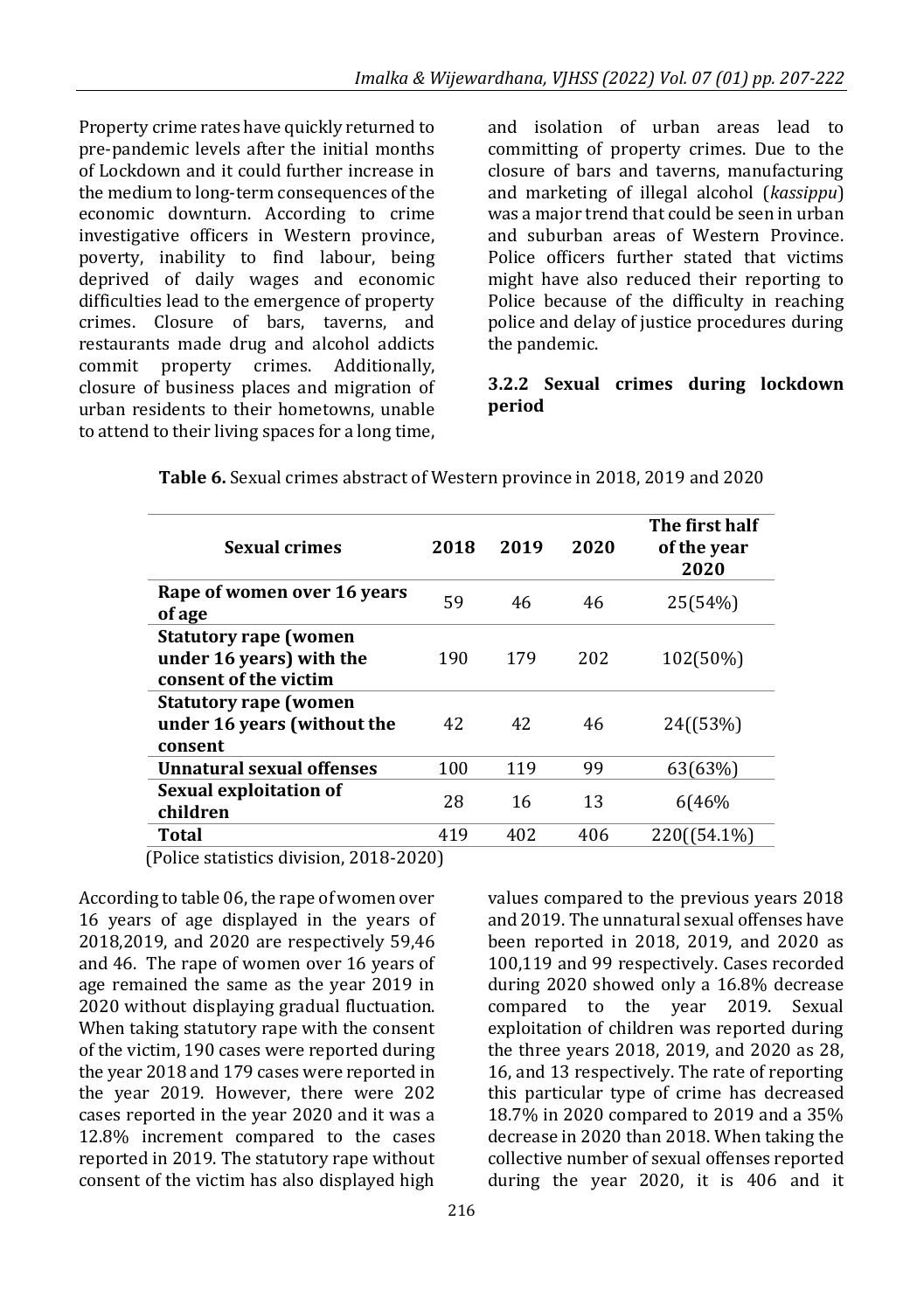represents a 0.99% increment compared to the year 2019 These high values further demonstrate that sexual offenses were not deducted with the influence of Covid 19 or lockdown measures. There was a trend in increasing sexual offenses during the period of the Covid 19 despite the pandemic and lockdown measures. Over 50% of sexual offenses committed during the first half of the year 2020 declared that the lockdown period affected the rising of sexual crimes. Investigative officers claimed that exposure to family members for a long period and isolation led to unnatural sexual offenses and domestic violence*.*

Kochchikade police station; Inspector of Police (49 years old): *Being with family members for a long period free from the society lead to depressing of peoples' thoughts and*  *unnatural sexual desires have emerged. Violence and coercive sexual offences could be seen due to this.*

The study further discovered that lockdown measures have affected violence against women in numerous ways, as women spend more time in isolation with violent partners and were vulnerable. They were more exposed to sexual offenses or domestic violence. With the reduction of social interaction and strict measures governed to prevent the disease spreading, arousal of abnormal psychological conditions paved the way to increase of sexual violence and sexual offenses around the Western province of Sri Lanka.

#### **3.2.3 Violent Crimes during lockdown period**

| <b>Violent crimes</b>                                     | 2018 | 2019 | 2020 | The first half of<br>2020 |
|-----------------------------------------------------------|------|------|------|---------------------------|
| <b>Grievous hurt</b>                                      | 275  | 214  | 146  | 92(63%)                   |
| Homicide                                                  | 184  | 128  | 123  | 61(49%)                   |
| <b>Attempt to</b><br>murder/abetment to<br>commit suicide | 48   | 19   | 14   | 12(85%)                   |
| <b>Cruelty to children</b>                                | 21   | 28   | 18   | $6(33.3\%)$               |
| <b>Voluntarily causing hurt</b>                           | 523  | 543  | 465  | 266(57%)                  |
| <b>Total</b>                                              | 1051 | 932  | 466  | 437(93%)                  |

**Table 7.** Violent crime abstracts in Western province 2018, 2019, and 2020

(Police statistics division, 2018-2020)

According to the grave crime abstract of the Western province, violent crimes like Grievous hurt, Homicide, Attempt to murder, abetment to suicide, cruelty to children and voluntarily causing hurt fluctuated within years. There were 275 grievous hurt cases reported during the year 2018 and 214 cases reported in 2019 while 146 were reported in 2020. It is a 46% drop compared to the year 2018 and a 31% drop compared to the year 2019. When taking homicides rates into account, there were 123 homicides reported during the year 2020 displaying a 33% drop

than 2018 and a 3% drop than 2019. Attempt to murder or abetment to suicides were recorded as 14 in the year 2020. There were 48, 19 of which were recorded in the year 2018 and 2019 respectively. However, in the year 2020, it displayed a 70% drop of abetment to suicides and attempt to murder compared to 2018 and only 5% drop compared to the year 2019. Cruelty to children stated as 21, 28, and 18 during the years 2018, 2019, and 2020 respectively. In the year 2020, it shows a 35% decrease compared to the year 2019. The violent crime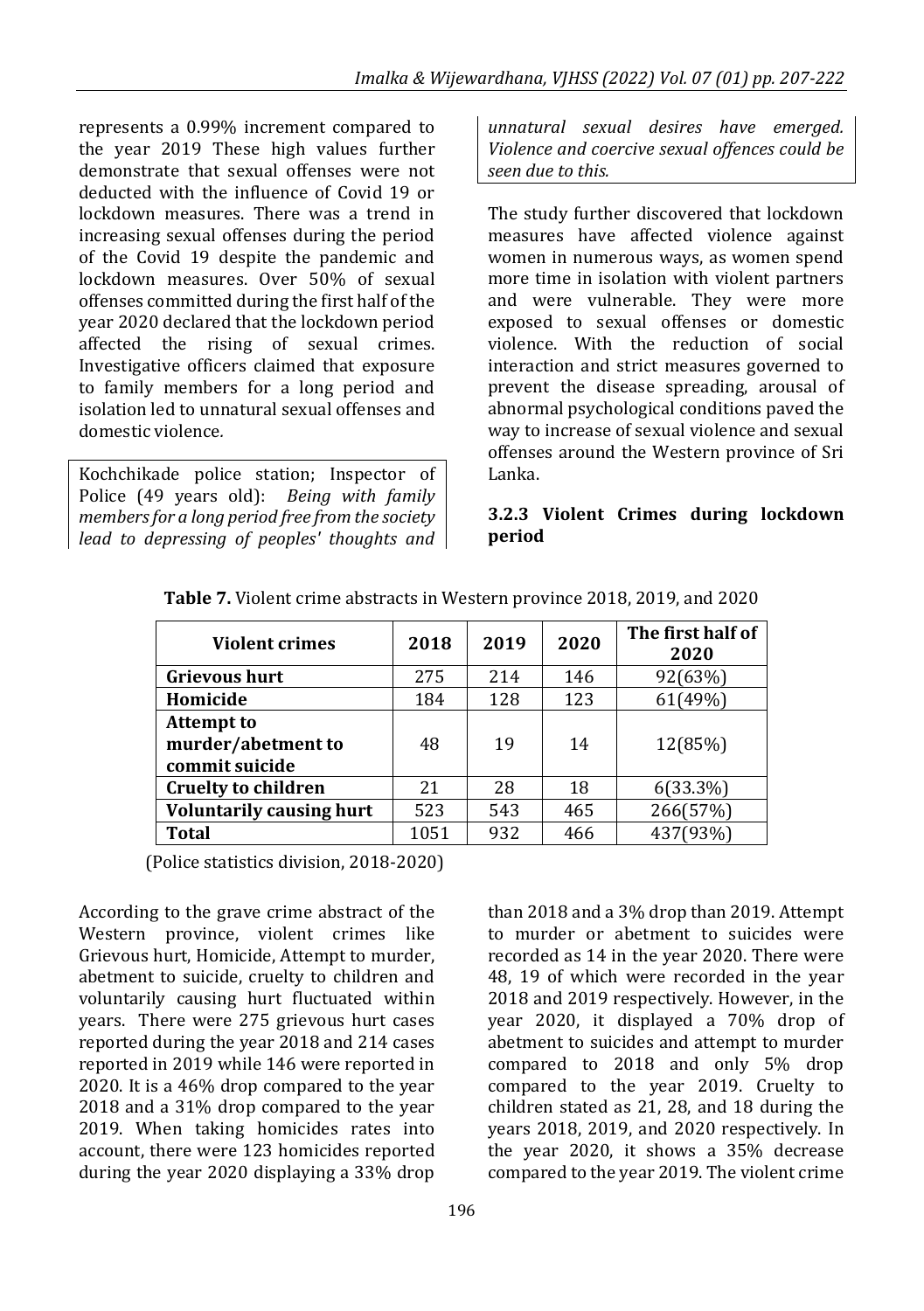Voluntarily causing hurt stated as 523,543 and 465 in the years of 2018,2019 and 2020 respectively. It can be seen as a 14.3% drop of voluntarily causing hurt in 2020 compared to the year 2019 and an 11% drop compared to the year 2018. Collective reporting of violent crimes declined during 2020. According to observation low level of public altercations, collapsing of gang activities and responses to pandemics may have caused this drop. However, with time habitual criminals adapted to the situation and committed violent crimes like before.

Violent crimes like Homicides were reported as 49% while attempt to commit murder and abetment to commit suicide were 85% during the first six months of the year 2020. The crime- voluntarily causing hurt by dangerous weapons- was 57% and grievous hurt

recorded as 63% during the first six months of 2020, which specifies the lockdown period in the Western province. Criminal investigative officers further stated that during the focussed group discussions, it revealed that conflicts emerged due to loneliness and distancing from the society between family members and siblings. The exposure of family members or close associates for a long period can cause reactance, which is psychologically unpleasant motivational arousal that tends to do the opposite of what they request and breaching rules, and regulations can have caused conflicts and other unnatural behaviors of people during the lockdown period.

#### **3.2.4 Organized crimes during the lockdown period**

| <b>Drug-related crimes</b>                                                                                                                                                                                                                                                                                           | 2018 | 2019 | 2020     | The first half of<br>2020 |
|----------------------------------------------------------------------------------------------------------------------------------------------------------------------------------------------------------------------------------------------------------------------------------------------------------------------|------|------|----------|---------------------------|
| The Manufacture of any quantity of<br>Heroin, Cocaine, Morphine,<br><b>Trafficking, Import, Export or</b><br>possession of dangerous Drugs of and<br>above 2gms of Heroin, 2gms or more of<br><b>Cocaine, 3gms or more of Morphine,</b><br>500gms or more of Opium, 5kgs or more<br>of cannabis and 1kgs of Hashish. | 2143 | 2057 | 1703     | 1516(89%)                 |
| <b>Organized crimes</b>                                                                                                                                                                                                                                                                                              | 2018 | 2019 | 2020     | The first half of<br>2020 |
| Procuration and trafficking of persons                                                                                                                                                                                                                                                                               | 4    | 2    | $\Omega$ | 0                         |
| Offenses under the offensive weapons<br>act                                                                                                                                                                                                                                                                          | 22   | 33   | 34       | 18(52.9%)                 |
| Possession of automatic repeater<br>shotguns                                                                                                                                                                                                                                                                         | 7    | 8    | 14       | 7(50%)                    |
| Total<br>.<br>0.0100000                                                                                                                                                                                                                                                                                              | 33   | 43   | 48       | 25(52%)                   |

**Table 8.** Organized crimes abstract Western province in 2018.2019 and 2020

(Police statistics division, 2018-2020)

When taking drug-related offenses into account as manufacture, trafficking, import, export of dangerous drugs in 2018, 2019, and 2020, they were recorded as 2143, 2057, and 1703. Compared to drug-related offenses in 2018 and 2020 there was a 20.5% drop of drug-related offenses in 2020 than in 2018.17.2% drop of drug-related offenses reported during 2020 than 2019. There were no procuration and trafficking of persons, cases reported during 2020. Offenses under the offensive weapons act saw 34 cases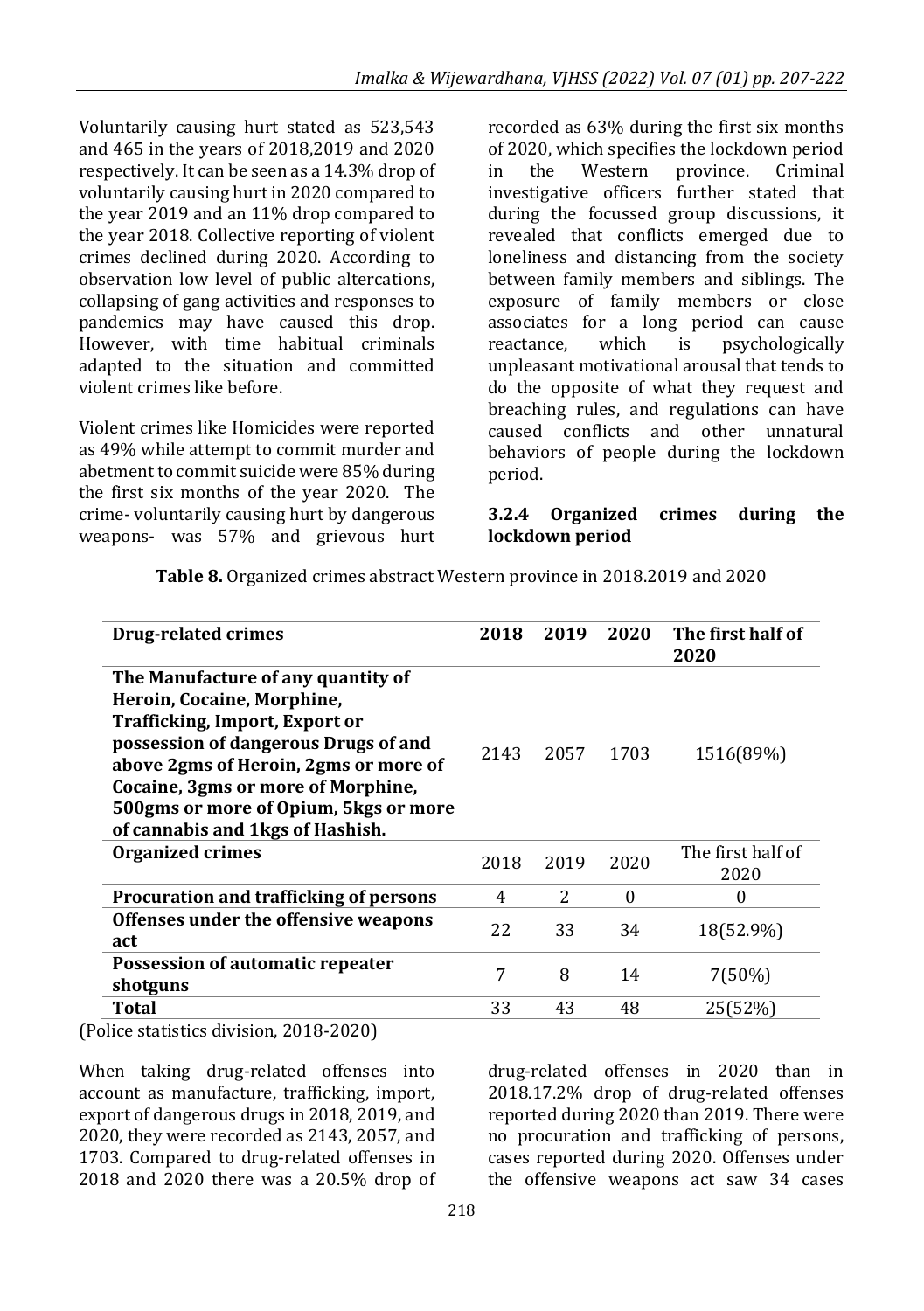during 2020. In 2018 and 2019, it is recorded as 22 and 33. In 2020, a 38.7% increment displayed in this category of crime compared to 2018. Cases related to possession of automatic repeater shotguns were recorded as 7,8 and 14 in the years 2018,2019 and 2020. There was a 50% increment and 42% increment in this category of crime compared to 2018 and 2019 in 2020.

Offenses under the offensive weapon act reported in the first half of the year 2020 are 52.9%. Manufacture, trafficking, import, export, and possession of dangerous drugs were reported as 1516 of 1703 which states that 89% of total reported cases during the first half of the year is in the period of lockdowns.

Keselwaththa police station, Sergeant of Police (43 years old): *Many prisoners were released during the Covid 19 period under bails. Those released persons used to commit the regular criminal activities again.*

Crime investigative officers claimed that releasing prison inmates under bail could lead to the emergence of their previous deviant behaviors and increase crime rates. Increasing of organized criminal activities and Acts under the dangerous weapons act can be considered as a result of this releasing of habitual criminals. Investigative officers further stated that there was a drop in organized criminal activities during the initial phase of the lockdown period. However, criminal activities have gradually increased by exploiting the pandemic and lockdown measures.

Police station; Inspector of police (39 years old): *Usual crimes of hijacking of threewheelers and motor bicycles, spare parts robberies and pickpocketing and other street robberies minimized during the lockdown period.*

The police officers working in urban areas like Pettah, and Keselwaththa, which are the areas, deemed as hubs of street criminal activities and minor offenses, stated that there was a clear reduction of street crimes, and other street-related minor crimes during the Lockdown period. According to that, the usual criminal pattern has changed in the urban areas.

Borella Police station The Inspector of police (44 years old): *Due to health issues police officers were unable to maintain close association and continue community-policing activities caused emergence of criminal tendencies within the community.*

Community policing aims to maintain relationships with the community to prevent and control crimes in society before they are committed. According to the argument of police officers, the decline of community policing functions lead to the emergence of criminal tendencies when police officers are entitled to pandemic preventive tasks. In this case, community policing functions had collapsed leading to criminality within the community.

# **4. Conclusion and Recommendations**

Crimes can be present in any societal context. The crime variations during the newly emerged Covid 19 pandemic were a pivotal topic among criminologists because of the Covid 19 pandemic. Disease-associated preventive measures were new to criminal justice systems in the world. The crimes were affected by this pandemic negatively and positively. Some crime, types were reduced due to lack of opportunities and on the other hand, there were criminal tendencies that emerged with the adaptation to the situation. According to the primary data given by the police officers throughout the Western province, at the initial phase of the lockdown, the crime rates have undergone the isolated measurements implemented by the government. However, with time passing, criminality adapted to the situation and started to exploit the Covid 19 pandemic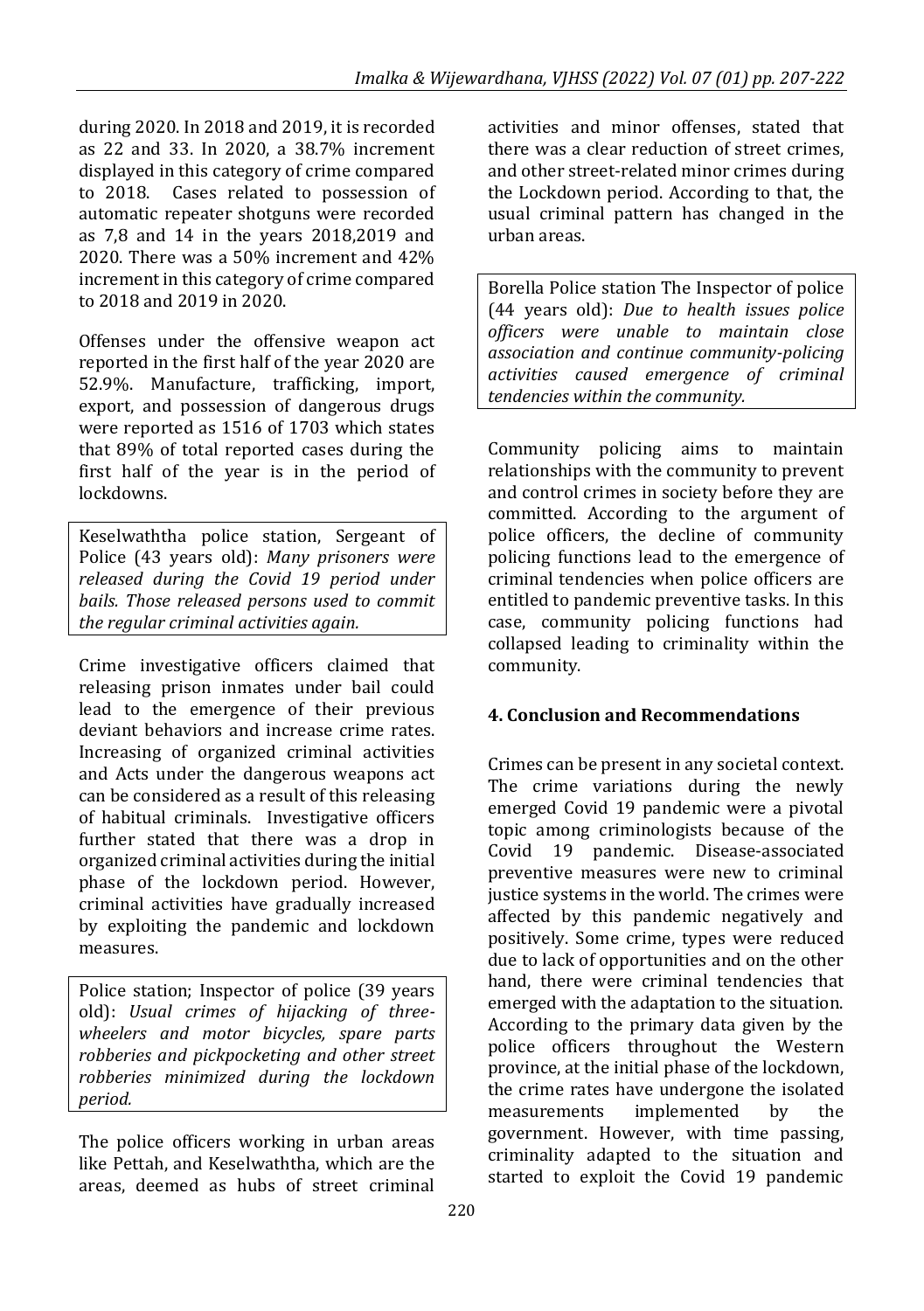situation, which made the environment to criminality as previous.

When concerning the indicators of measuring the level of criminal tendency during the lockdown period, there was no significant increase or decrease of criminal tendency during the lockdown period. Police officers who provided data for the survey further clarified that property crimes and drugrelated crimes were high during this period. Unemployment, inability to earn a daily wage, economic issues, and drug and alcohol addiction paved the way to the increase of property-related crimes. Apart from the property-related crimes, manufacture, import, export, and possession of dangerous drugs reported during the Covid first wave period is 1516, from the whole year report, which presented 89%. There was no significant effect of the Covid 19 pandemic on drug-related offenses as a gradual increase or decrease. Police officers stated that while they were engaging in the Covid prevention tasks, it could be an opportunity for criminals to commit drug-related offenses and other types of crime.

Collaboratively on the discussion of criminal tendencies during the lockdown period in the first half of the year 2020, property crimes, alcohol, and drug-related crimes increased compared to other types of crime. Sexual crimes and organized crimes have existed at a moderate level while other types of criminal activities underwent their rates due to the lockdowns.

However, the rate of 67.2% crime reporting during the first half shows that there was no clear effect on decreasing the crime rates during the Lockdown period. However, prevailed crime patterns changed during the lockdown period. Street robberies, and other regular criminal activities underwent change and patterns of sex-related crimes, property crimes, and drug-related offenses changed. It can be assumed that criminal behaviour

adapted to the pandemic situation within a certain period.

Officers argue that the lack of technological development and scarcity of technological knowledge of police officers could lead to an increase in crimes and there is a serious need for a technological approach to the Sri Lankan police machinery. The suggestions can be identified as below to predict the criminal tendencies and prevent criminality during this kind of medical emergency:

- 1. Identification of areas that can be easily exploited for emerging deviance, and establishing a technological approach to Law enforcement functions and criminal investigative functions such as data entering, evidence collections, maintaining investigations, and other typical functions of criminal investigation to detect and prevent criminality easily.
- 2. Formulating an effective emergency planning module for the Police department, which should include a strategical approach in emergency planning to reach the effectiveness and balancing of multi-tasks of operational continuation and performing regular functions
- 3. Incorporating an emergency response training program for newly recruited police officers as well as existing police officers accordingly; the emergency planning module should be designed to train police officers with skills and knowledge of decision making in an emergency, emergency responses and balancing the original function with extraordinary functions
- 4. Increasing human resources of the police department can lead to reducing the stress on policing machinery which will result in effective performance in both operational continuation and management of the emergency
- 5. Adopting stress management therapies and counselling sessions for police